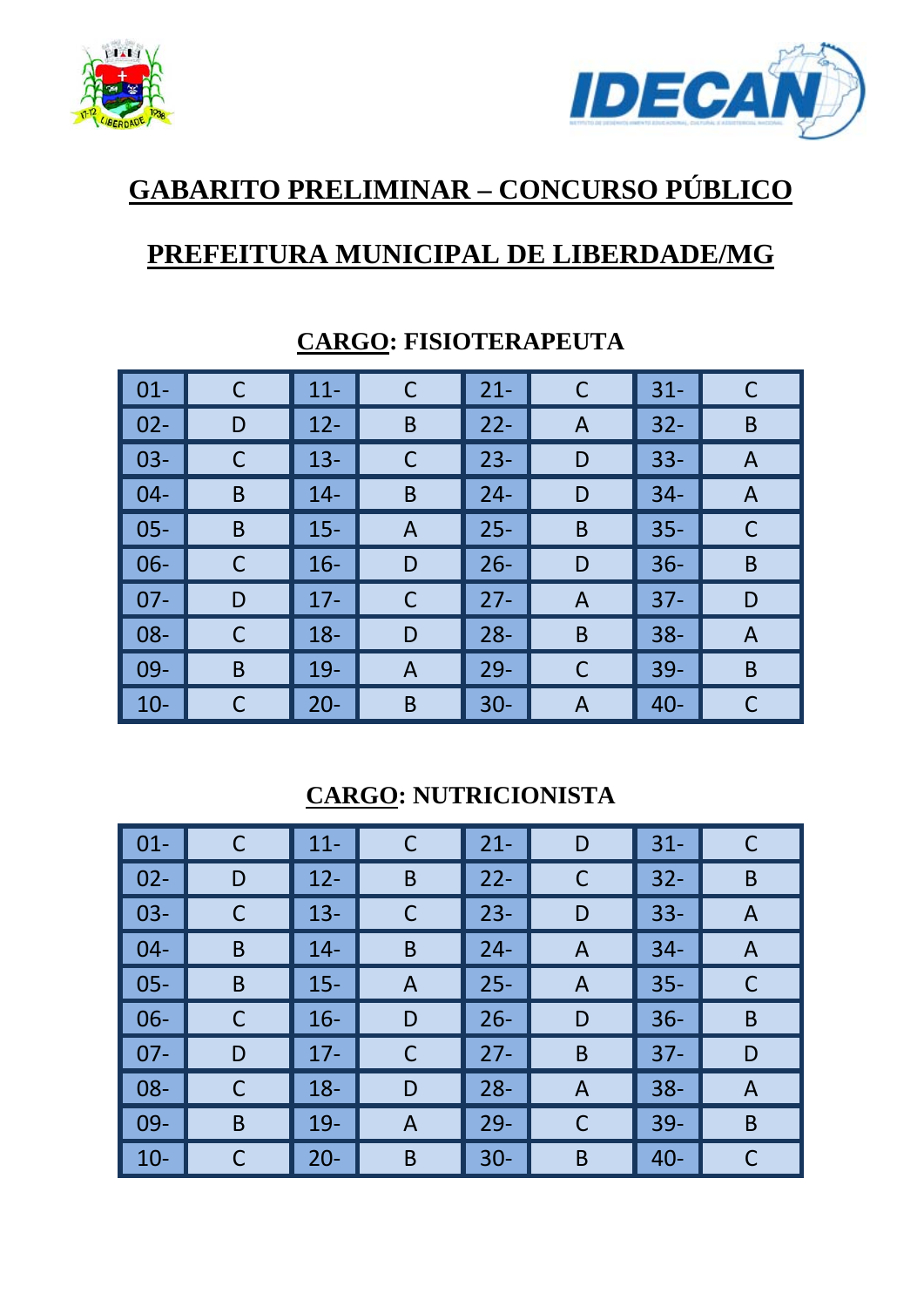



| $\vert$ 01- | C | $11 -$ | $\mathsf C$ | $21 -$ | D | $31 -$ | C |
|-------------|---|--------|-------------|--------|---|--------|---|
| $\vert$ 02- | D | $12 -$ | B           | $22 -$ | D | $32 -$ | B |
| $\vert$ 03- |   | $13 -$ | C           | $23 -$ | C | $33 -$ | A |
| $\vert$ 04- | B | $14 -$ | B           | $24 -$ | Α | $34 -$ | A |
| $\vert$ 05- | B | $15 -$ | A           | $25 -$ | D | $35 -$ | C |
| $\vert$ 06- |   | $16 -$ | D           | $26 -$ | A | $36 -$ | B |
| $\vert$ 07- | D | $17 -$ | С           | $27 -$ | B | $37 -$ | D |
| $\vert$ 08- | С | $18 -$ | D           | $28 -$ | B | $38 -$ | A |
| $\vert$ 09- | B | $19-$  | A           | $29 -$ | A | $39 -$ | B |
| $\vert$ 10- |   | $20 -$ | B           | $30 -$ | Α | $40 -$ |   |

# **CARGO: ODONTÓLOGO**

## **CARGO: PSICÓLOGO**

| $\vert$ 01- | $\mathsf{C}$ | $11 -$ | C | $21 -$ | B            | $31 -$ |   |
|-------------|--------------|--------|---|--------|--------------|--------|---|
| $02 -$      | D            | $12 -$ | B | $22 -$ | D            | $32 -$ | B |
| $03 -$      | C            | $13 -$ | C | $23 -$ | A            | $33 -$ | A |
| $04 -$      | B            | $14 -$ | B | $24 -$ | D            | $34 -$ | A |
| $05 -$      | B            | $15 -$ | A | $25 -$ | $\mathsf{A}$ | $35 -$ | C |
| $06 -$      | C            | $16 -$ | D | $26 -$ | D            | $36 -$ | B |
| $07 -$      | D            | $17 -$ | C | $27 -$ | A            | $37 -$ | D |
| $08 -$      | C            | $18 -$ | D | $28 -$ | D            | $38 -$ | A |
| $09 -$      | B            | $19-$  | A | $29 -$ | D            | 39-    | B |
| $10 -$      | C            | $20 -$ | B | $30 -$ | D            | $40 -$ |   |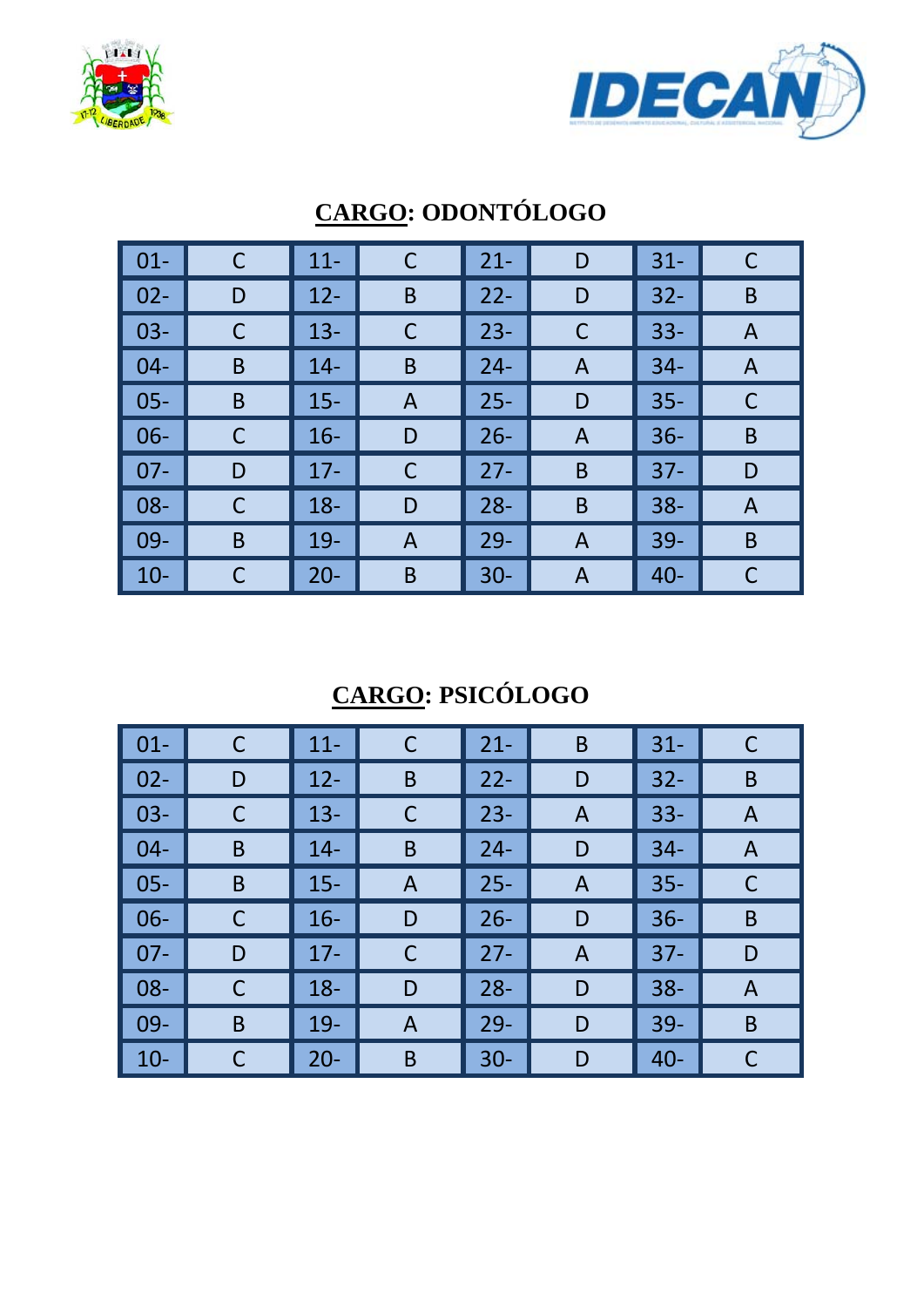



| $\boxed{01}$ | C | $11 -$ | D           | $21 -$ | C            | $31 -$ | C |
|--------------|---|--------|-------------|--------|--------------|--------|---|
| $\vert$ 02-  | D | $12 -$ | C           | $22 -$ | D            | $32 -$ | B |
| $\vert$ 03-  | C | $13 -$ | $\mathsf C$ | $23 -$ | C            | $33 -$ | A |
| $\vert$ 04-  | B | $14 -$ | B           | $24 -$ | A            | $34 -$ | A |
| $\vert$ 05-  | B | $15 -$ | $\mathsf C$ | $25 -$ | C            | $35 -$ | C |
| $\vert$ 06-  | С | $16 -$ | $\mathsf C$ | $26 -$ | $\mathsf{C}$ | $36 -$ | B |
| $\vert$ 07-  | D | $17 -$ | C           | $27 -$ | D            | $37 -$ | D |
| $\vert$ 08-  | С | $18 -$ | $\mathsf B$ | $28 -$ | B            | $38 -$ | A |
| $\vert$ 09-  | B | $19-$  | $\mathsf C$ | $29-$  | D            | $39 -$ | B |
| $\vert$ 10-  |   | $20 -$ | B           | $30 -$ | B            | $40 -$ | C |

## **CARGO: PROFESSOR DE EDUCAÇÃO FÍSICA**

### **CARGO: ASSISTENTE SOCIAL**

| $\vert$ 01- | C | $11 -$ | D | $21 -$ | $\mathsf{C}$ | $31 -$ | C |
|-------------|---|--------|---|--------|--------------|--------|---|
| $02 -$      | D | $12 -$ | C | $22 -$ | $\mathsf C$  | $32 -$ | B |
| $03 -$      | C | $13 -$ | C | $23 -$ | B            | $33 -$ | A |
| $04 -$      | B | $14 -$ | B | $24 -$ | C            | $34-$  | A |
| $05 -$      | B | $15 -$ | C | $25 -$ | D            | $35 -$ | C |
| $06 -$      | C | $16 -$ | С | $26 -$ | $\mathsf{C}$ | $36 -$ | B |
| $07 -$      | D | $17 -$ | С | $27 -$ | A            | $37 -$ | D |
| $08 -$      | C | $18 -$ | B | $28 -$ | A            | $38 -$ | A |
| $09 -$      | B | $19 -$ | С | $29 -$ | B            | $39 -$ | B |
| $10 -$      | C | $20 -$ | B | $30 -$ | B            | $40 -$ | С |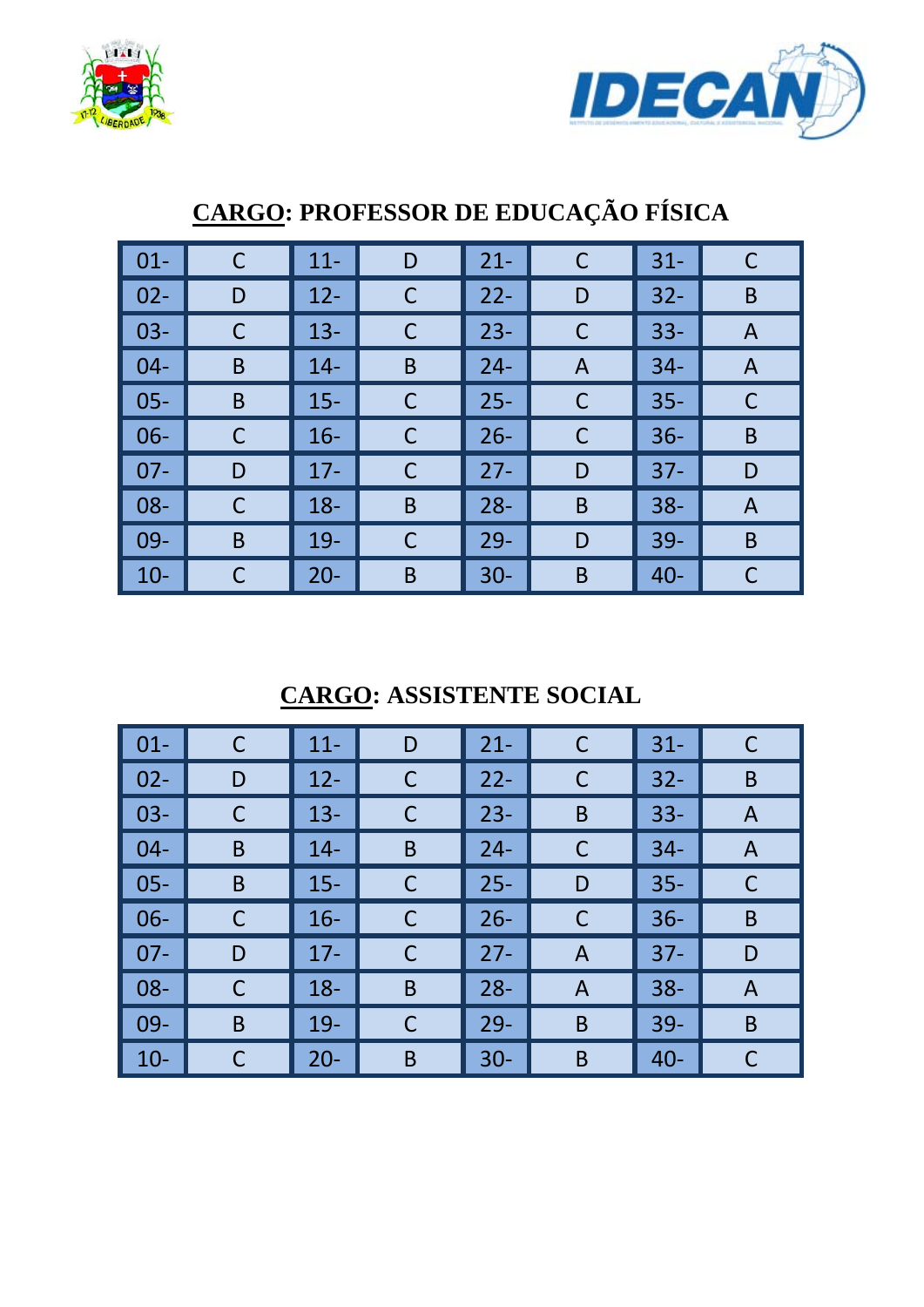



| $\vert$ 01-        | D | $11 -$ | D | $21 -$ | A | $31 -$ | C |
|--------------------|---|--------|---|--------|---|--------|---|
| $\vert$ 02-        | С | $12 -$ | B | $22 -$ | C | $32 -$ | C |
| $\vert$ 03-        |   | $13 -$ | B | $23 -$ | A | $33 -$ | B |
| $\blacksquare$ 04- | D | $14 -$ | С | $24 -$ | A | $34 -$ | D |
| $\vert$ 05-        | D | $15 -$ | C | $25 -$ | A | $35 -$ | D |
| $\vert$ 06-        |   | $16 -$ | C | $26 -$ | A | $36 -$ | A |
| $\vert$ 07-        | B | $17 -$ | B | $27 -$ | D | $37 -$ | D |
| $\vert$ 08-        | B | $18 -$ | B | $28 -$ | B | $38 -$ | C |
| $\vert$ 09-        | C | $19 -$ | A | $29 -$ | D | $39-$  | A |
| $\vert$ 10-        |   | $20 -$ | D | $30 -$ | C | $40 -$ | C |

#### **CARGO: AGENTE ADMINISTRATIVO**

## **CARGO: TÉCNICO EM HIGIENE BUCAL**

| $\vert$ 01- | D | $11 -$ | D            | $21 -$ | B | $31 -$ | C |
|-------------|---|--------|--------------|--------|---|--------|---|
| $02 -$      | C | $12 -$ | B            | $22 -$ | A | $32 -$ | С |
| $03 -$      | C | $13 -$ | B            | $23 -$ | A | $33 -$ | B |
| $04 -$      | D | $14 -$ | C            | $24 -$ | C | $34 -$ | D |
| $05 -$      | D | $15 -$ | C            | $25 -$ | C | $35 -$ | D |
| $06 -$      | C | $16 -$ | C            | $26 -$ | A | $36 -$ | A |
| $07 -$      | B | $17 -$ | $\mathsf B$  | $27 -$ | C | $37 -$ | D |
| $08 -$      | B | $18 -$ | B            | $28 -$ | D | $38 -$ | C |
| $09 -$      | C | $19 -$ | $\mathsf{A}$ | $29 -$ | C | $39 -$ | A |
| $10 -$      | C | $20 -$ | D            | $30 -$ | B | $40 -$ | C |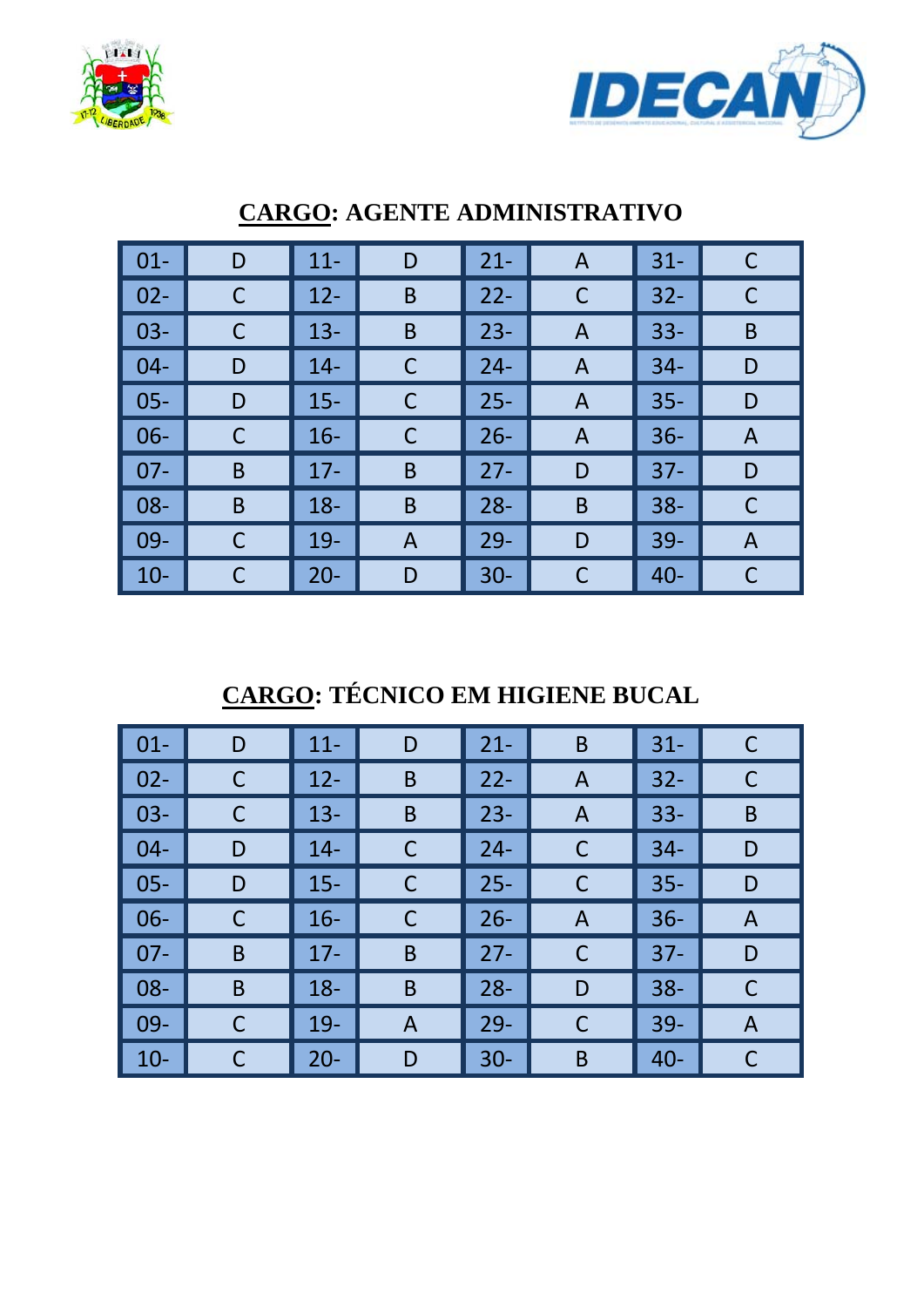



| $\vert$ 01-     | D | $11 -$ | D | $21 -$ | D | $31 -$ | С |
|-----------------|---|--------|---|--------|---|--------|---|
| $\vert$ 02-     |   | $12 -$ | B | $22 -$ | D | $32 -$ |   |
| $\vert$ 03-     |   | $13 -$ | B | $23 -$ | B | $33 -$ | B |
| $\vert$ 04-     | D | $14 -$ | C | $24 -$ | A | $34 -$ | D |
| $\vert$ 05-     | A | $15 -$ | C | $25 -$ | A | $35 -$ | D |
| $\vert$ 06-     | D | $16 -$ | C | $26 -$ | A | $36 -$ | A |
| $\parallel$ 07- | D | $17 -$ | B | $27 -$ | C | $37 -$ | D |
| $\vert$ 08-     | B | $18 -$ | B | $28 -$ | D | $38 -$ | С |
| $\vert$ 09-     | A | $19-$  | A | $29 -$ | B | $39 -$ | A |
| $\vert$ 10-     |   | $20 -$ | D | $30-$  | D | $40 -$ | С |

#### **CARGO: PROFESSOR**

### **CARGO: MOTORISTA**

| $01 -$ | A | $11 -$ | B | $21 -$ | D |
|--------|---|--------|---|--------|---|
| $02 -$ | D | $12 -$ | С | $22 -$ | A |
| $03 -$ | A | $13 -$ | B | $23 -$ | B |
| $04 -$ | Β | $14 -$ | С | $24 -$ | D |
| $05 -$ | С | $15 -$ | A | $25 -$ | B |
| $06 -$ | С | $16 -$ | D | $26 -$ | C |
| $07 -$ | B | $17 -$ | D | $27 -$ | A |
| $08 -$ | B | $18 -$ | С | $28 -$ | B |
| 09-    | Β | 19-    | C | $29 -$ | A |
| $10 -$ | B | $20 -$ | B | $30 -$ | D |